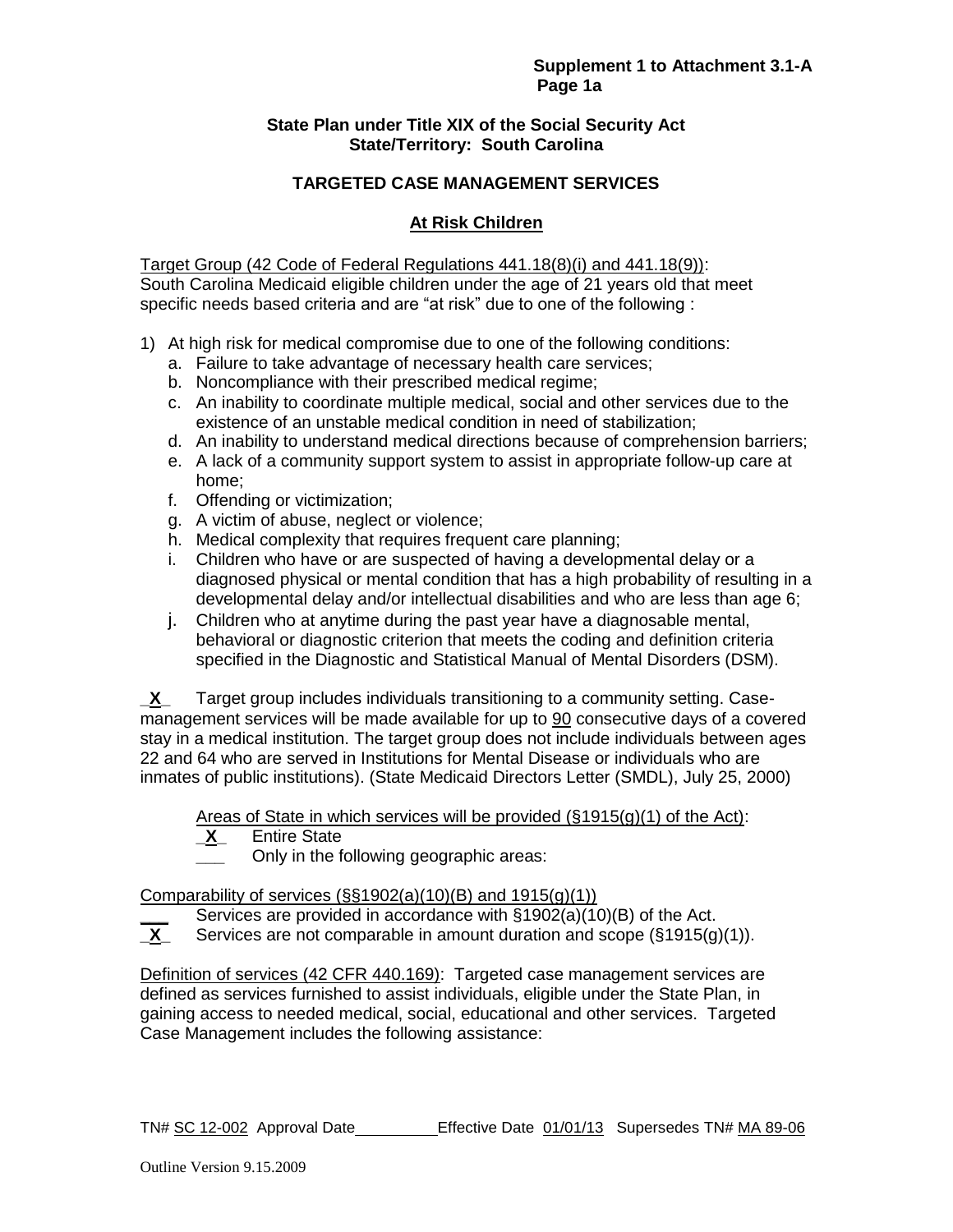### **State Plan under Title XIX of the Social Security Act State/Territory: South Carolina**

# **TARGETED CASE MANAGEMENT SERVICES**

# **At Risk Children**

- Comprehensive assessment and periodic reassessment of individual needs, to determine the need for any medical, educational, social or other services. These assessment activities include
	- taking client history;
	- identifying the individual's needs and completing related documentation; and
	- gathering information from other sources such as family members, medical providers, social workers, and educators (if necessary), to form a complete assessment of the eligible individual;
		- o Assessments shall be conducted at least every 180 days, but may occur more frequently when significant changes occur or new needs are identified.
- $\div$  Development (and periodic revision) of a specific care plan that is based on the information collected through the assessment that
	- specifies the goals and actions to address the medical, social, educational, and other services needed by the individual;
	- includes activities such as ensuring the active participation of the eligible individual, and working with the individual (or the individual's authorized health care decision maker) and others to develop those goals; and
	- identifies a course of action to respond to the assessed needs of the eligible individual;
- Referral and related activities (such as scheduling appointments for the individual) to help the eligible individual obtain needed services including
	- activities that help link the individual with medical, social, educational providers, or other programs and services that are capable of providing needed services to address identified needs and achieve goals specified in the care plan; and
- ❖ Monitoring and follow-up activities:
	- activities and contacts that are necessary to ensure the care plan is implemented and adequately addresses the eligible individual's needs, and which may be with the individual, family members, service providers, or other entities or individuals and conducted as frequently as necessary, and including at least one annual monitoring, to determine whether the following conditions are met:
		- $\circ$  services are being furnished in accordance with the individual's care plan;
		- o services in the care plan are adequate; and
		- o changes in the needs or status of the individual are reflected in the care plan. Monitoring and follow-up activities include making necessary adjustments in the care plan and service arrangements with providers. The following monitoring requirements must be performed and documented in the record as follows: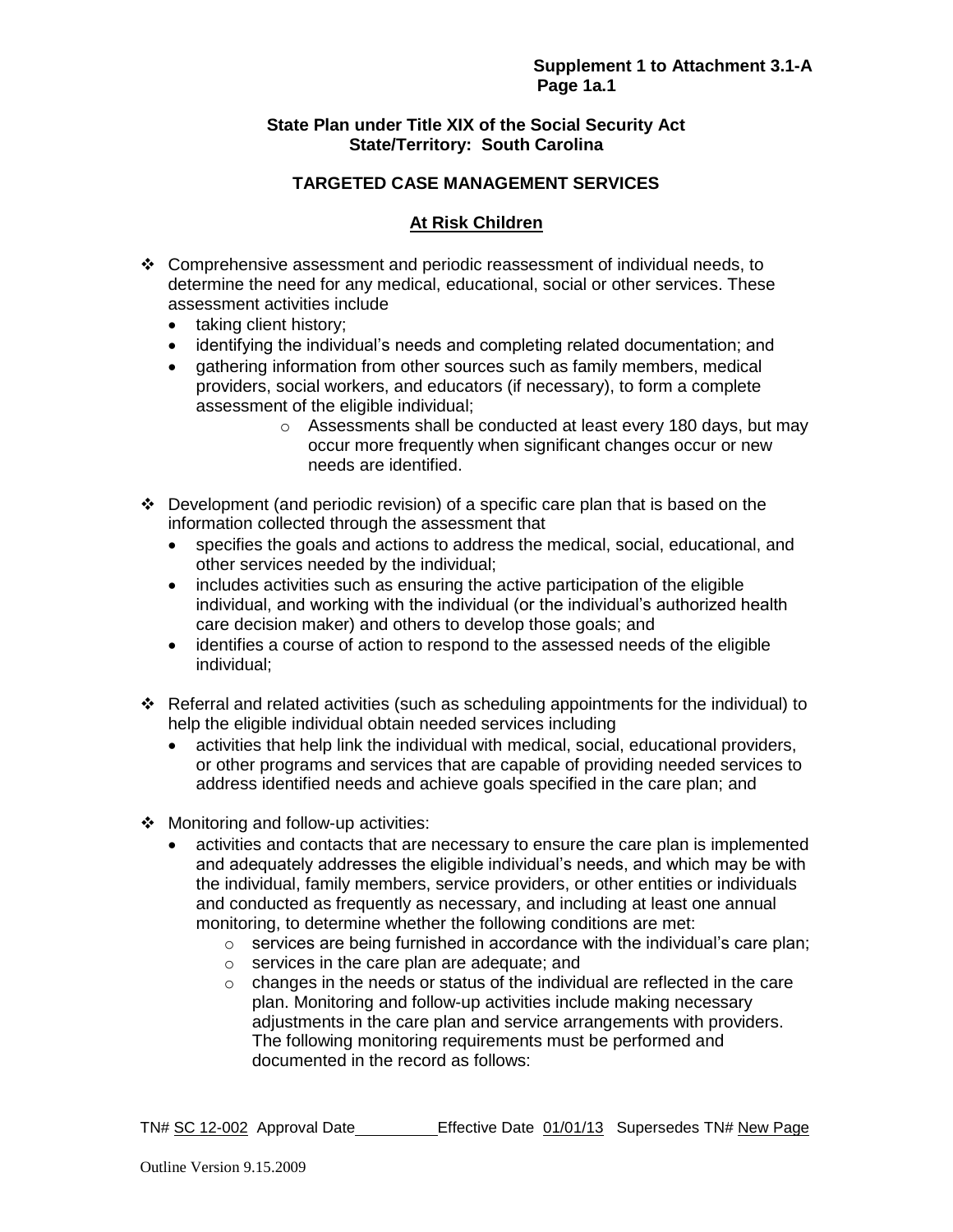# **State Plan under Title XIX of the Social Security Act State/Territory: South Carolina**

# **TARGETED CASE MANAGEMENT SERVICES**

# **At Risk Children**

- Face-to-Face with the eligible individual at least once every 180 days to ensure appropriateness of continued services.; and at least one visit in the individual's natural environment to ensure appropriateness of services; and
- Face-to-face or telephone contact with eligible individual, family member, authorized representative, or provider at least every sixty (60) days to ensure appropriateness, utilization and continued need for services.

\_\_**X** Case management includes contacts with non-eligible individuals that are directly related to identifying the eligible individual's needs and care, for the purposes of helping the eligible individual access services; identifying needs and supports to assist the eligible individual in obtaining services; providing case managers with useful feedback, and alerting case managers to changes in the eligible individual's needs. (42 CFR 440.169(e))

# Qualifications of providers (42 CFR 441.18(a)(8)(v) and 42 CFR 441.18(b)): TCM Provider Qualifications

The provider agency/entity must have:

- An established system to coordinate services for Medicaid eligible individuals who may be covered under another program which offers components of case management or coordination similar to TCM (i.e., Managed Care, Child Welfare Services, as well as State waiver programs.);
- Demonstrated programmatic and administrative experience in providing comprehensive case management services and the ability and capability to differentiate Targeted Case Management services to be provided to the target group;
- Staff with case management qualifications;
- Established referral systems, demonstrated linkages, and referral ability with essential social and health service agencies;
- A minimum of three years providing comprehensive case management services to the target group;
- Demonstrated administrative capacity to ensure quality services in accordance with state and federal requirements;
- Complied with all State licensing and practice requirements, under Title 40 of the S.C. Code of Laws, that apply to the service.
- Demonstrated financial management capacity and system that provides documentation of services and costs in accordance with OMB A-87 principles;
- Established system to document and maintain individual case records in accordance with state and federal requirements;

```
TN# SC 12-002 Approval Date Effective Date 01/01/13 Supersedes TN# New Page
```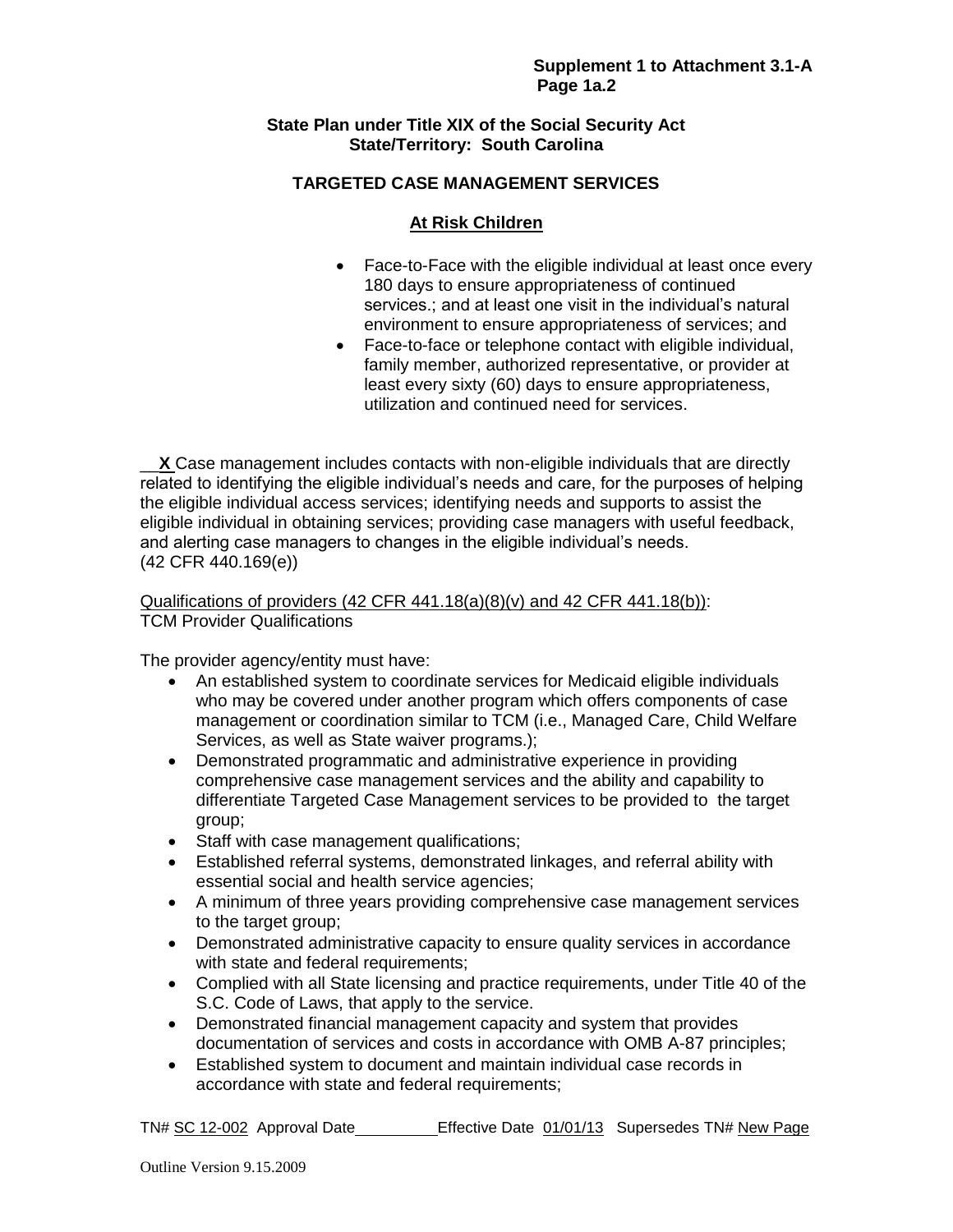# **State Plan under Title XIX of the Social Security Act State/Territory: South Carolina**

# **TARGETED CASE MANAGEMENT SERVICES**

# **At Risk Children**

- Demonstrated ability to meet state and federal requirements for documentation, billing and audits;
- Demonstrated ability to evaluate the effectiveness, accessibility, and quality of TCM services on a community-wide basis;
- Been recognized as a business or non-profit in good standing by local municipality or the State of South Carolina; and
- Demonstrated ability to secure and store all records in-state or within 25 miles of the South Carolina Border.

The Targeted Case Manager Supervisor Qualifications:

- Possess a Bachelor's degree in health or human Services from an accredited college or university and have two years of supervisory experience and two years of case management experience; and
- Be employed by the TCM Provider and not be on any State's or the Office of the Inspector General's Medicaid Exclusion List; and
- Be familiar with the resources for the service community.

The Targeted Case Manager must at a minimum:

- 1. Be employed by the TCM enrolled provider and not be on any State's or the Office of the Inspector General's Medicaid Exclusion List;
- 2. Possess baccalaureate or graduate degree from an accredited college or university in a health or human services field that promotes the physical, psychosocial, and/or vocational well-being of the individual being served and documentation of at least one year of experience working with the target population. The degree must be from an institution that is accredited by a nationally recognized educational accrediting body;
- 3. Have the ability to access multi-disciplinary staff when needed;
- 4. Have documented experience, skills, or training in:
	- a. Crisis Intervention;
	- b. Effective Communication; and,
	- c. Cultural diversity and competency.
- 5. Possess knowledge of community resources; and,
- 6. Possess a working knowledge of families and/or systems theory.

### Freedom of choice (42 CFR 441.18(a)(1):

The State assures that the provision of case management services will not restrict an individual's free choice of providers in violation of section 1902(a)(23) of the Act.

- 1. Eligible individuals will have free choice of any qualified Medicaid provider within the specified geographic area identified in this plan.
- 2. Eligible individuals will have free choice of any qualified Medicaid providers of other medical care under the plan.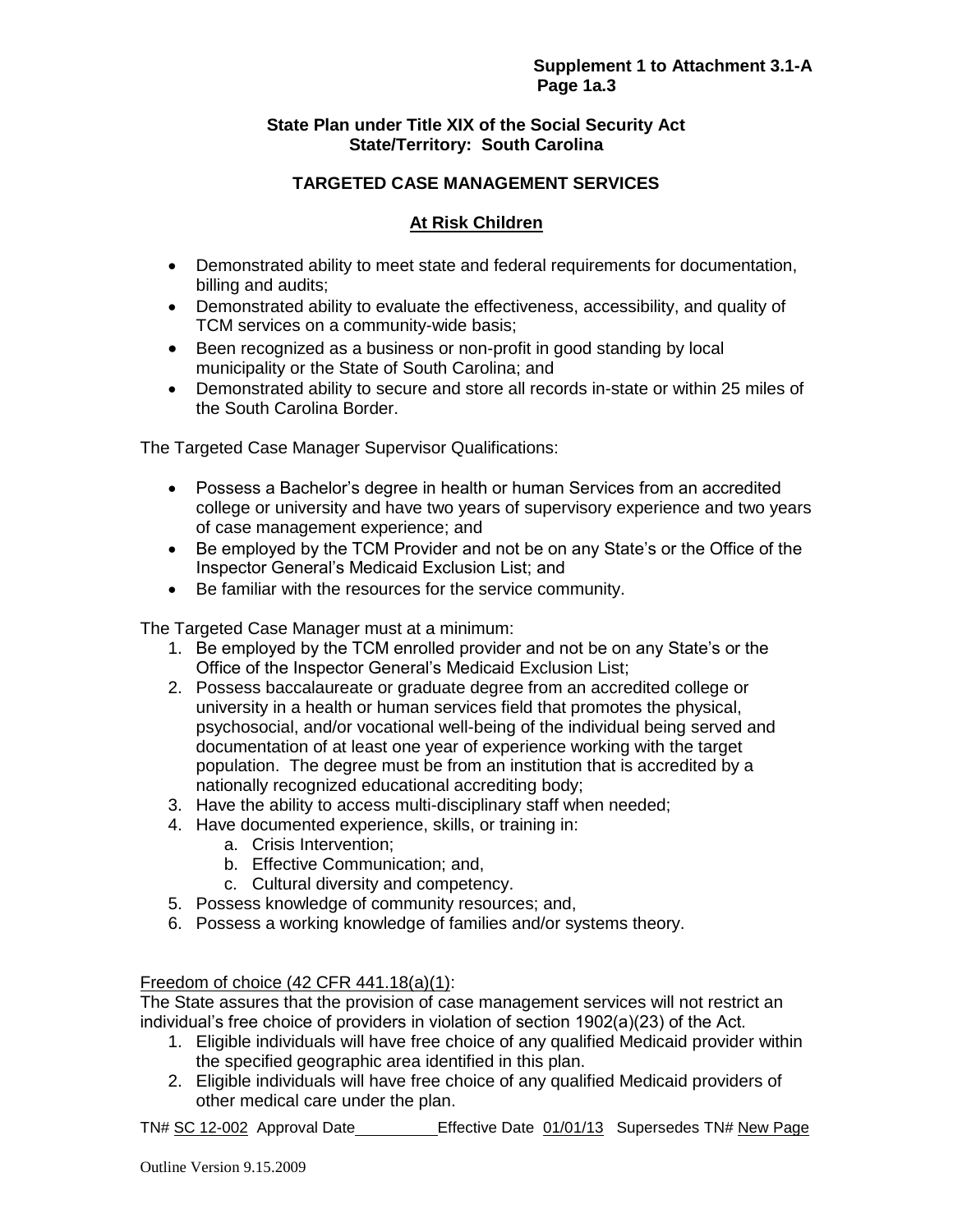#### **State Plan under Title XIX of the Social Security Act State/Territory: South Carolina**

### **TARGETED CASE MANAGEMENT SERVICES**

# **At Risk Children**

#### Freedom of Choice Exception  $(\S1915(q)(1)$  and 42 CFR 441.18(b)):

**\_\_\_\_** Target group consists of eligible individuals with developmental disabilities or with chronic mental illness. Providers are limited to qualified Medicaid providers of case management services capable of ensuring that individuals with developmental disabilities or with chronic mental illness receive needed services:

# Access to Services (42 CFR 441.18(a)(2), 42 CFR 441.18(a)(3), 42 CFR 441.18(a)(6):

The State assures the following:

- Case management (including targeted case management) services will not be used to restrict an individual's access to other services under the plan.
- Individuals will not be compelled to receive case management services, condition receipt of case management (or targeted case management) services on the receipt of other Medicaid services, or condition receipt of other Medicaid services on receipt of case management (or targeted case management) services; and
- Providers of case management services do not exercise the agency's authority to authorize or deny the provision of other services under the plan.

#### Payment (42 CFR 441.18(a)(4)):

Payment for case management or targeted case management services under the plan does not duplicate payments made to public agencies or private entities under other program authorities for this same purpose**.** 

### Case Records (42 CFR 441.18(a)(7)):

Providers maintain case records that document for all individuals receiving case management as follows: (i)The name of the individual; (ii) The dates of the case management services; (iii)The name of the provider agency (if relevant) and the person providing the case management service; (iv) The nature, content, units of the case management services received and whether goals specified in the care plan have been achieved; (v) Whether the individual has declined services in the care plan; (vi) The need for, and occurrences of, coordination with other case managers; (vii) A timeline for obtaining needed services; (viii) A timeline for reevaluation of the plan.

### Limitations:

Case management does not include, and Federal Financial Participation (FFP) is not available in expenditures for, services defined in §440.169 when the case management activities are an integral and inseparable component of another covered Medicaid service (State Medicaid Manual (SMM) 4302.F).

Case management does not include, and Federal Financial Participation (FFP) is not available in expenditures for, services defined in §440.169 when the case management activities constitute the direct delivery of underlying medical, educational, social, or other services to which an eligible individual has been referred, including for foster care programs, services such as, but not limited to, the following: research gathering and